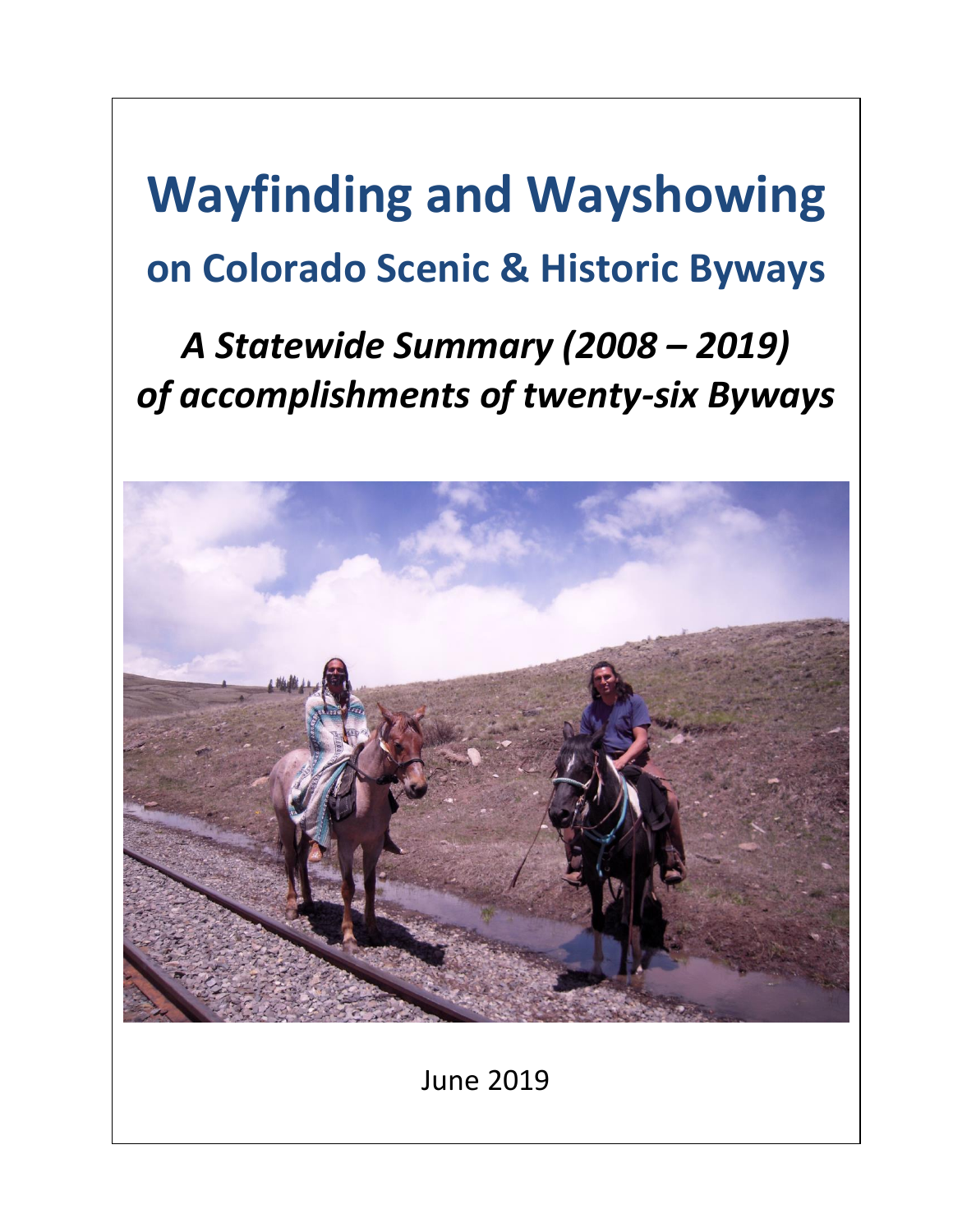### A Statewide Summary of Wayshowing Accomplishments On twenty-six Colorado Scenic and Historic Byways, 2008-2019

When the Colorado Byways Program was first established in 1989, wayshowing involved producing both a good map and a beautiful brochure, and installing enough signage in the landscape to help travelers navigate their way along a scenic roadway. Most byways gave priority attention to developing and maintaining materials that would educate the public about what was available, and convince travelers to explore their treasured stretch of roadway. Over the last ten years, however, widespread dependence on mobile devices has created a sea change in traveler expectations for electronically served destination information.

The human and financial costs of developing and maintaining an effective electronic presence has fallen hard upon byway organizations, virtually all operated by volunteers. One byway director noted that, "We rose to the occasion with each new development, moving from a single page presence on destination websites to dedicated websites for each byway. Social media was the promising new challenge, and now demands considerable time to keep up with. Next came website optimization for mobile devices, and now we are feeling pressure to add a mobile applications (apps)."

The summary report that follows describes wayfinding projects that have been accomplished over the last ten years by both individual byways and by regional groups. This information was collected during the summer of 2019 when byway directors and board members were asked to described which of the recommendations that were contained in their individual Byway Wayfinding Assessments had been addressed.

Key recommendations are given for inclusion in the work plan for the Colorado Byways Program, and for individual byways to be included in their annual cycle of work. These recommendations address core wayfinding issues, acknowledging the operational and financial hardships that have been experienced through the seven-year hiatus of support triggered by the 2012 defunding of the National Scenic Byway program. Many Colorado byways reported a backlog of wayfinding "wish lists" that local groups have not yet been able to fund.

Recommendations for the Colorado Byways Program

- Reassert the mission and core values of the scenic byways program -- the preservation of scenic beauty and of those critical assets that instill a sense of place.
- Increase the use of Context Sensitive Design in wayfinding tools as a vehicle to inspire byway managers to cast "fresh eyes" on their own byways. Partner with the National Park Service to conduct technical trainings on Trail Ridge Road, affording byway leaders the opportunity to learn new concepts of planning a design. (Note: Context Sensitive Design is included in the Strategic Plan for the Colorado Scenic and Historic Byways Commission.)
- Formalize a program that introduces local byway leaders to regional CDOT planners who can connect local byways with landscape architects, engineers, and other CDOT resources.
- Incentivize byway groups to plan together gateway wayfinding projects that integrate navigational and interpretive information from two or more regional byways.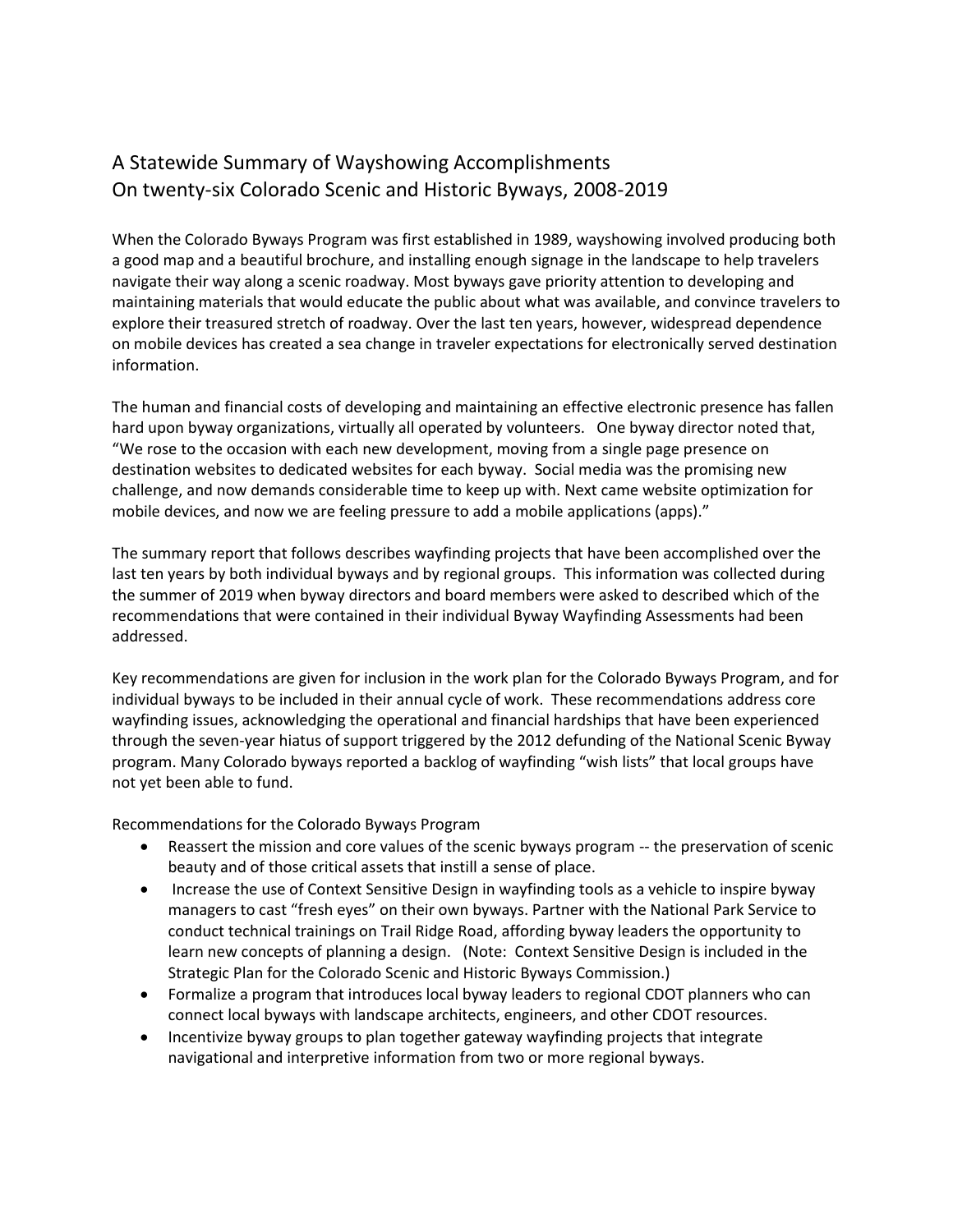Recommendations for Individual Byways

- Conduct a sign inventory every two years and meet with regional CDOT personnel to understand how to integrate byway signage into the region's annual sign maintenance program.
- Upgrade byway wayfinding systems with gateway installations that give travelers an overview of experiences offered on the full length of the byway. Build wayfinding systems with cohesive system-wide design.
- Install signage that warns travelers of dangerous road and weather conditions (i.e. four-wheel drive only).
- Evaluate all wayfinding tools (brochures, maps, websites, signage) for multi-modal content that includes pedestrians, bicyclists, tour buses, ADA / Universal Design. Broaden the target audiences beyond drivers.
- Incorporate public information symbols that include international signage, icons and symbols as wayfinding materials are updated.